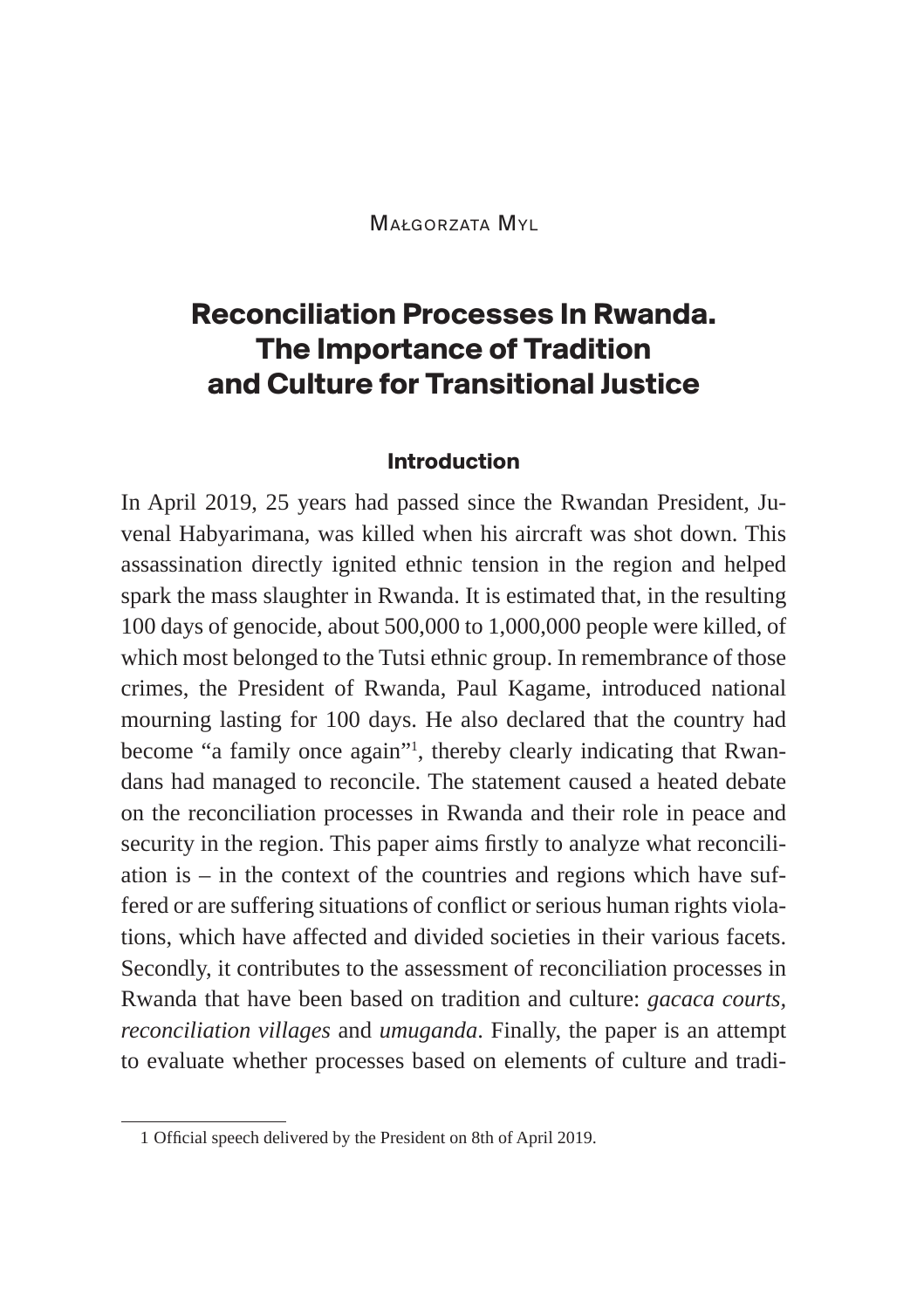tion may contribute to achieving reconciliation after serious violations of international law.

#### **Reconciliation as an Element of Transitional Justice**

'Reconciliation' is viewed as a key term in transitional justice<sup>2</sup> and is often presumed to be one of its goals. $3$  It has been used by the UN Secretary General, who clarified that transitional justice denotes a full range of processes and mechanisms associated with a society's attempt to come to terms with a legacy of a large-scale past abuses, in order to ensure accountability, serve justice and achieve reconciliation.<sup>4</sup> Reconciliation, however, is difficult to define as the concept is quite vague and diverse. It can vary according to culture and can differ due to the nature of the crime.<sup>5</sup> It can also depend on the political and historical context of the society. Notwithstanding the complexity of the subject, reconciliation can be considered as a process which is aimed at attaining or restoring a relationship between parties that have experienced an oppressive or a destructive situation.<sup>6</sup> During that process, both parties endeavor to heal trauma and put an end to a period of bad relations.7 Reconciliation may begin either with the leaders (top-down process) or at the grass-roots (bottom-up process).<sup>8</sup> It can be also individual (between

<sup>2</sup> See eg.: *Justice and Reconciliation – After the Violence*, ed. A. Rigby, Boulder 2001; *Reconciliation After Violent Conflict*, eds D. Bloomfield, T. Barnes and L. Huyse, Stockholm 2003.

<sup>3</sup> *The Place of Reconciliation in Transitional Justice. Conceptions and Misconceptions*, ed. P. Seils, The International Center for Transitional Justice, 2017, p. 3.

<sup>4</sup> UN Secretary General, *The rule of law and transitional justice in conflict and post conflict societies. Report of the UN Secretary General*, 2004, S/2004/615, § 8.

<sup>5</sup> *Gacaca: Grassroots Justice After Genocide. The Key to Reconciliation in Rwanda?*, ed. A. Molenaar, Leiden 2005, p. 31.

<sup>6</sup> L. Kriesberg, *Changing forms of coexistence*, in: *Reconciliation, Justice and Coexistence: Theory and Practice*, ed. M. Abu-Nimer, New York 2001, p. 48.

<sup>7</sup> J. Galtung, *After violence, reconciliation and resolution: coping with visible and invisible effects of war and violence*, in: *Reconciliation, Justice and Coexistence: Theory and Practice*, ed. M. Abu-Nimer, New York 2001, p. 3.

<sup>8</sup> D. Bar-On, *Reconciliation Revisited for More Conceptual and Empirical Clarity*, in: *Darkness at Moon. War Crimes, Genocide and Memories*, ed. J. Bec-Neumann, Sarajevo 2007,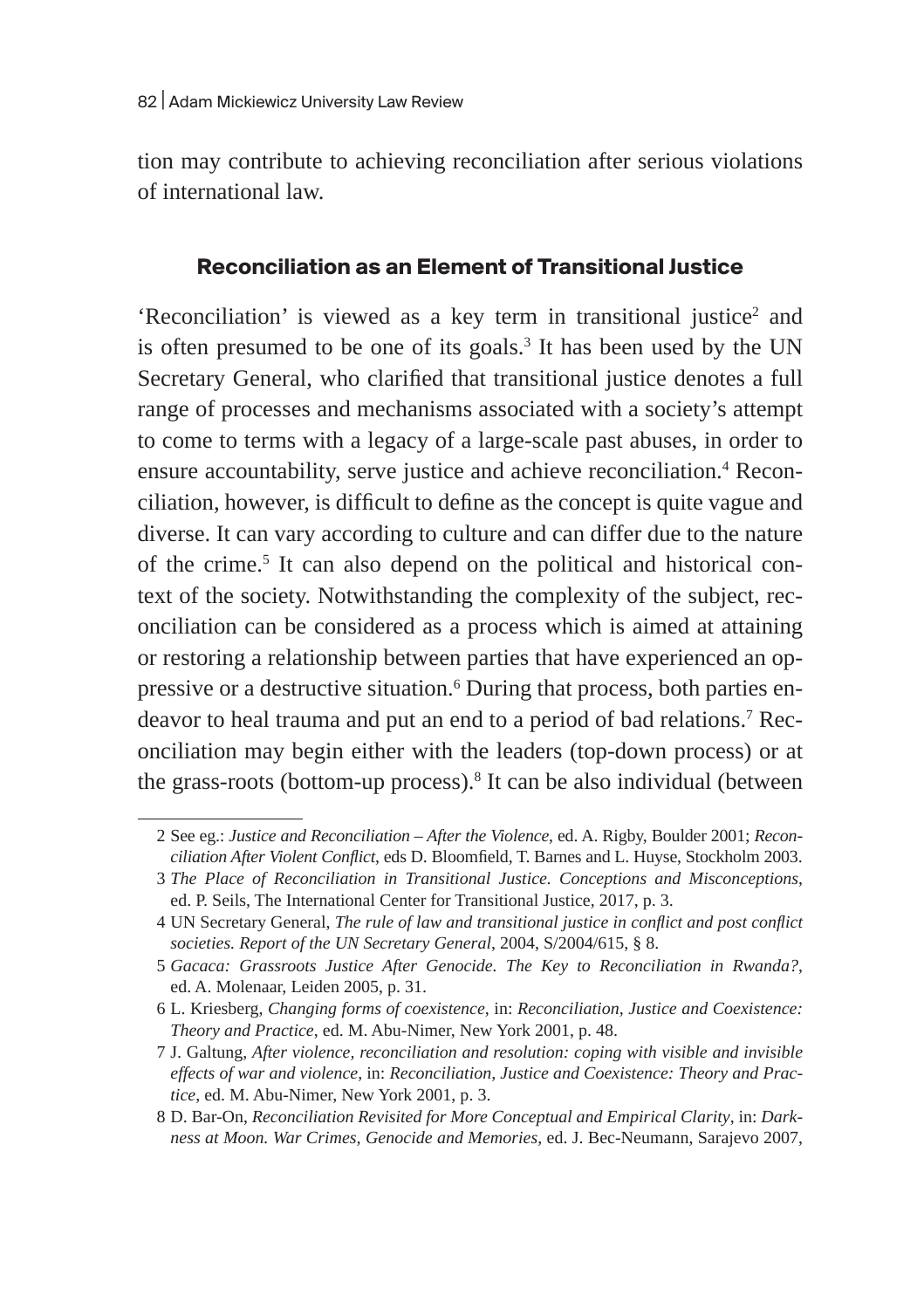victim and perpetrator) or collective (between groups or communities). With regard to the first type of the reconciliation, the process should be mutual: both victim and perpetrator must make an effort to overcome the trauma and damages caused by past atrocities.<sup>9</sup> Collective reconciliation should be understood as a societal process that requires not only the mutual recognition of past suffering, but also a change of attitudes and the desire to reach peace.<sup>10</sup>

As already mentioned, reconciliation (as a goal of the transitional justice) is a broad term that is very hard to define clearly. Researchers indicate, however, a few elements that are essential for achieving the reconciliation, both at the individual and social level. The process requires an apology, forgiveness and desire to rebuild the relationships on the basis of trust.<sup>11</sup> Reconciliation also involves searching for the truth, justice and healing.12 It is important to point out that discovering the truth about past atrocities becomes now the focal point of the reconciliation process, which is very much connected with a development of the right to know the truth (and its growing importance for countries in transition). $13$ 

- 10 See more: *Unspeakable Truths: Transitional Justice and the Challenge of Truth Commissions*, ed. P. Harney, New York 2011.
- 11 W. Lambourne, *Justice and reconciliation: post conflict peace building in Cambodia and Rwanda*, in: *Reconciliation, Justice and Coexistence: Theory and Practice*, ed. M. Abu-Nimer, New York 2001, p. 314.
- 12 D. Bloomfield, *Reconciliation: An Introduction*, in: *Reconciliation After Violent Conflict: A Handbook*, eds D. Bloomfield, T. Barnes, L. Huyse, Stockholm 2003, p. 12.
- 13 The right to know the truth, although not mentioned *expressis verbis* in any international treaty, is broadly recognized and enshrined in a number of international instruments, nonbinding resolutions and judicature. See eg. *UN Updated Principles for the Protection and Promotion of Human Rights through Action to Combat Impunity*, 2005, E/CN.4/2005/102/ Add.1; *Basic Principles and Guidelines on the Right to Remedy and Reparations for Victims of Gross Violations of International Human Rights Law and Serious Violations of International Humanitarian Law*, adopted by UN General Assembly on 16.12.2005; *Resolution on Right to the truth*, GA 68/165 (18.12.2013).

p. 81. See also: D. Bar-Tal, G. H. Bennik, *The Nature of Reconciliation as an Outcome and a Process*, in: *From Conflict Resolution to Reconciliation,* ed. Y. Bar Simon Tov, Oxford 2004, p. 27.

<sup>9</sup> M. Forget, *Crime as Interpersonal Conflict: Reconciliation Between Victim and Offender*, in: *Dilemmas of Reconciliation: Cases and Concepts*, eds C.A. Prager, T. Govier, Waterloo 2003, p. 111.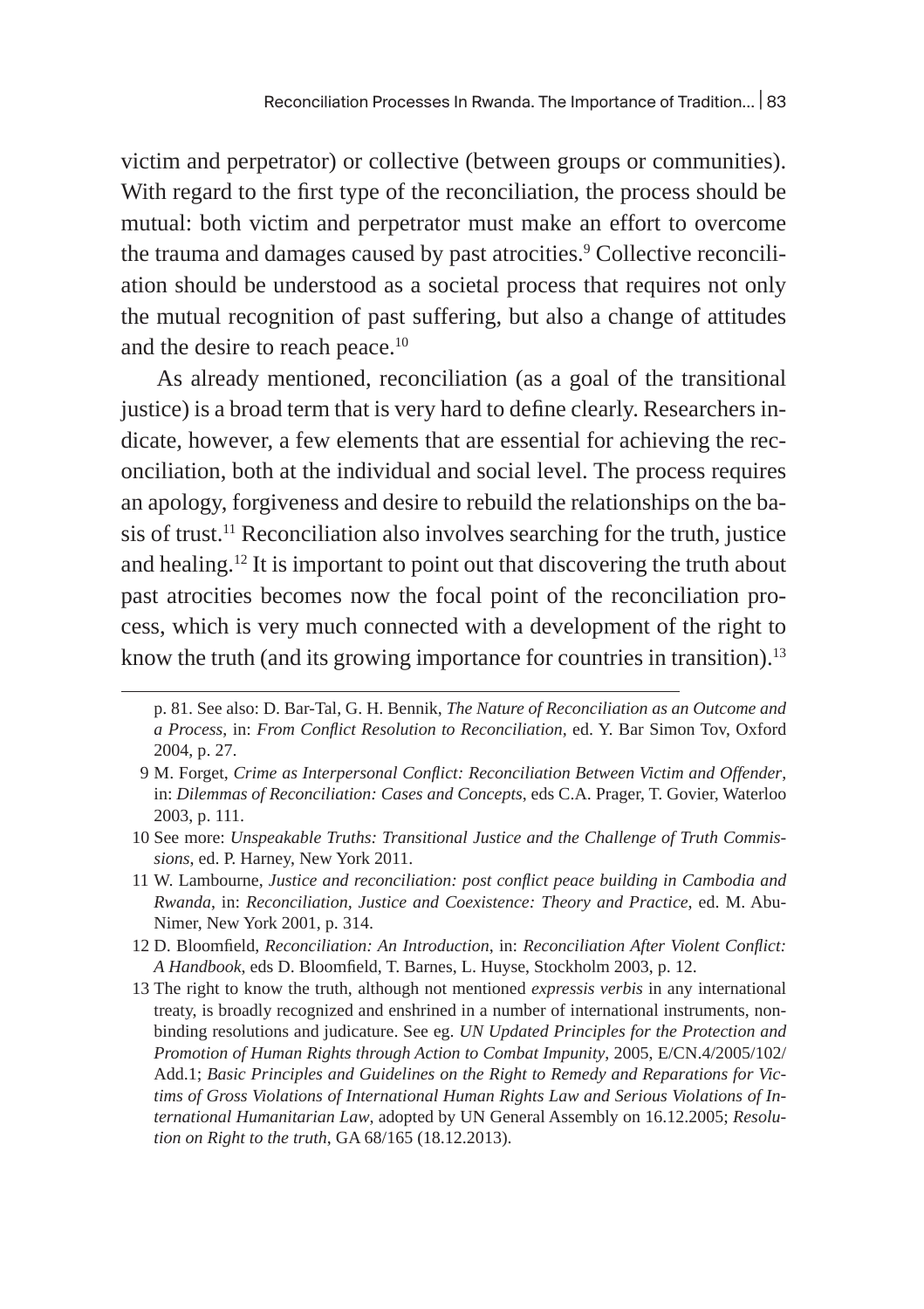In this regard, reconciliation should aim to acknowledge experiences, uncover unknown facts and events, and enable victims and perpetrators to tell their stories.<sup>14</sup> The process, therefore, refers to truth-seeking and truth-telling functions. It must be remembered, however, that the truth seems to be a concept that is very hard to pin down. Apart from objective credibility, the "truth" also requires a subjective understanding. This implies an agreement about factual reality, as well as a space for different interpretations. It cannot deepen divisions, but on the contrary, it should lead to healing and coexistence. And this is particularly important in a country such as Rwanda, where the victims and perpetrators were neighbors and still need to live next door to each other.

### **Gacaca: Grassroot Justice and its Importance for Reconciliation**

After the end of the genocide in Rwanda, there were three types of efforts undertaken in order to deal with the perpetrators: the International Criminal Tribunal for Rwanda (ICTR), the formal domestic justice system, and *gacaca courts*. Before evaluating and assessing the *gacaca courts* and their importance for reconciliation process*,* a few comments must be made with regard to the two other solutions.

The International Criminal Tribunal for Rwanda has undoubtedly had a ground-breaking impact on international criminal justice, e.g. the first-ever conviction by an international court for the crime of genocide. Nevertheless, it should be noted that inside Rwanda the overall assessment of the Tribunal is mixed. The Tribunal is deemed to have been rather inefficient, slow and influenced by policy, and on the other hand, too soft on perpetrators (this negative attitude is maintained mostly by the government of Rwanda).<sup>15</sup> One of the main criticisms concerned the lack of

<sup>14</sup> D. Bloomfield, *On Good Terms: Clarifying Reconciliation. Berghof Report No. 14*, Berlin 2006, p. 14.

<sup>15</sup> *Judging Criminal Leaders: the Slow Erosion of Impunity*, ed. Y. Beigbeder, Leiden–Boston 2002, p. 221.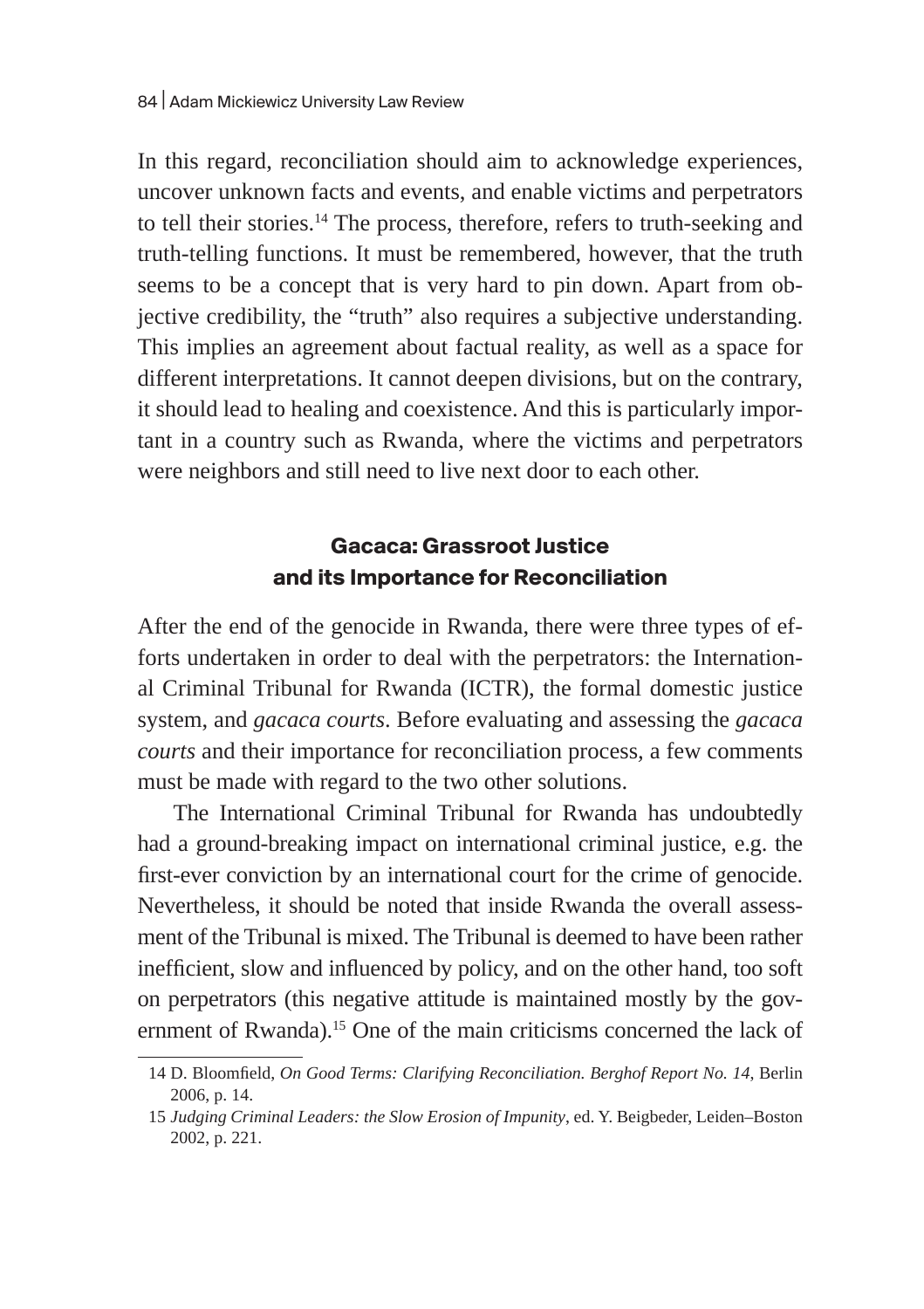death penalty under the ICTR jurisdiction, while the Rwandan national judicial system used to allow this punishment.<sup>16</sup> This discrepancy might have led to the situation in which the masterminds of genocide would have received prison terms, whereas other perpetrators (found guilty at the national level) would have been sentenced to death. The Rwandan government also has reservations about the ICTR's temporal jurisdiction and the location of the Tribunal.<sup>17</sup> These criticism and concerns raise the question of whether the International Criminal Court for Rwanda has contributed in any way to achieving reconciliation inside Rwanda.

The functioning of formal domestic justice in Rwanda and its influence on reconciliation is also a source of some negative assessments. It must be underlined, though, that the national judicial system was almost totally destroyed after the genocide. There were almost no judges or lawyers<sup>18</sup>, and there was virtually no infrastructure, knowledge or experience for dealing with such crimes.<sup>19</sup> The Rwandan legal system was not set up to accommodate the prosecution of genocide.<sup>20</sup> Although Rwanda was a party to and ratified the Convention on the Prevention and Punishment of the Crime of Genocide (hereafter also: Convention Against Genocide)<sup>21</sup>, it failed to enact the enabling legisla-

<sup>16</sup> Ibidem, p. 105.

<sup>17</sup> T. Longman, *The Domestic Impact of the International Criminal Tribunal for Rwanda*, in: *International War Crimes Trials: Making a Difference?*, eds S.R. Ratner, J.L. Bischoff, Austin 2003, p. 35.

<sup>18</sup> In December 1994 in Rwanda there were only 12 prosecutors, 59 court clerks and 244 judges/magistrates. D. Bikesha, *Administration of Criminal Justice in Aftermath of the Genocide Against the Tutsi: The Case of Gacaca Courts,* presentation for Never Again Rwanda, Peace Building Institute, June 2019.

<sup>19</sup> I. Martin, *Hard Choices After Genocide: Human Rights and Political Failures in Rwanda*, in: *Hard Choices: Moral Dilemmas in Humanitarian Intervention*, ed. J. Moore, Oxford 1998, pp. 152–153.

<sup>20</sup> J.B. Mutanga, *Domestic Justice Mechanisms: perspectives on referred cases. Paper presented at the International Symposium on the legacy of the ICTR,* 2014, <https://unictr. irmct.org/sites/unictr.org/files/publications/compendium-documents/v-domestic-justicemechanisms-mutangana.pdf>.

<sup>21</sup> *Convention on the Prevention and Punishment of the Crime of Genocide*, opened for signatures 9 December 1948, A/RES/3/260. In Rwanda the Convention was ratified by the *Presidental Decree No 08/75* adopted 12.02.1975, Official Gazetee 1975 [230].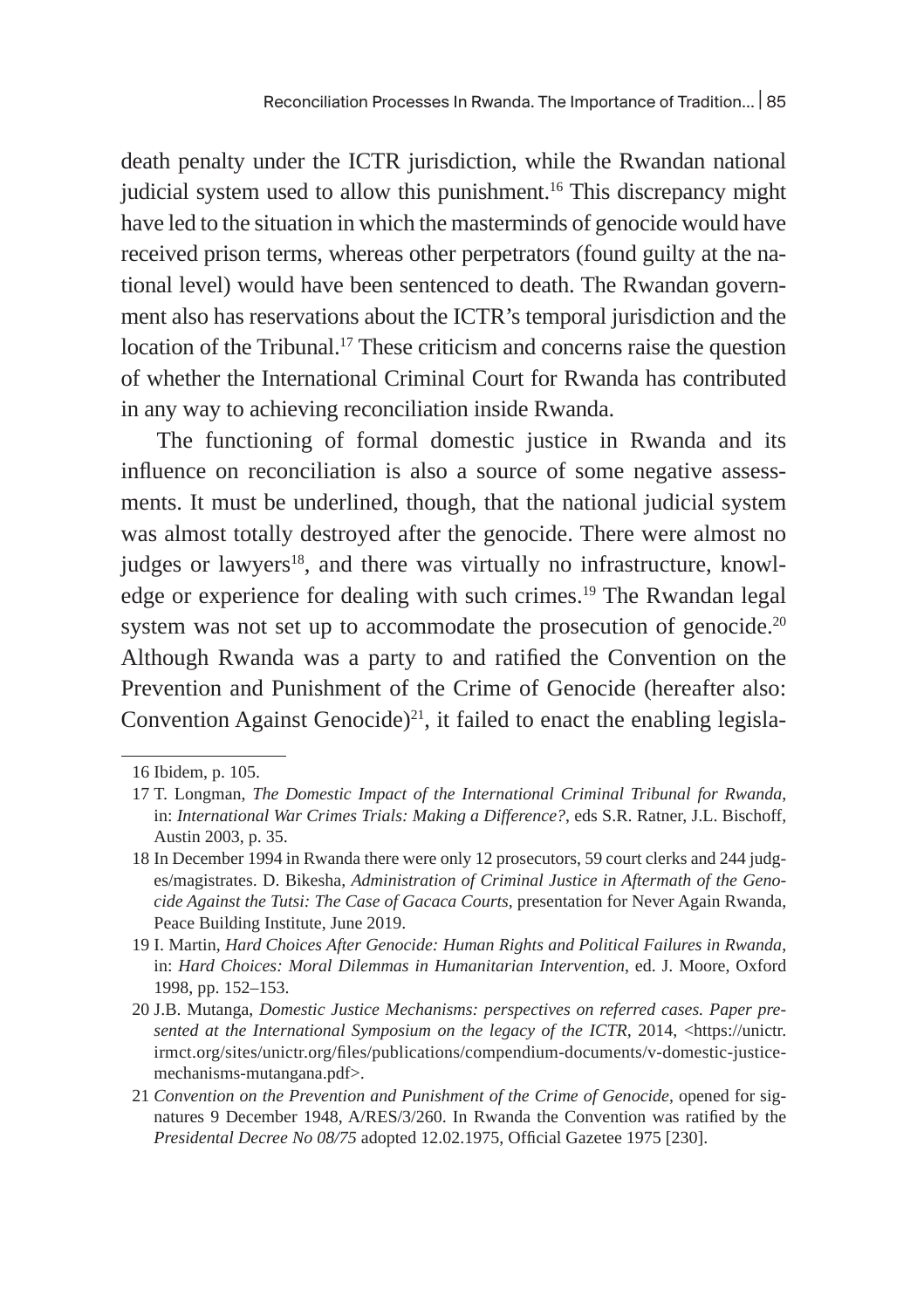tion (the enabling legislation is required by the Convention since the act is not self-executing).<sup>22</sup> The Rwandan parliament passed the first law punishing genocide only on 1st of September 1996: *Organic Law on the Organization of Prosecutions for Offenses constituting the Crime of Genocide or Crimes Against Humanity committed since 1 October*  1990 (hereafter also: "Organic Law" 1990).<sup>23</sup> The purpose of the law was the organization of criminal proceedings against persons who were accused of either the crime of genocide or crimes against humanity, as defined in the Convention Against Genocide. Moreover, the persons accused of such offences were classified in four categories, with different types of penalties (Chapter II).<sup>24</sup> The law also established a special confession and guilty plea procedure (Chapter III), under which perpetrators could get reduced sentence in exchange for their confessions. Confession, however, had to include a detailed description of all offences (including the names of victims), information about accomplices or conspirators, an apology, and an offer to plead guilty to the offences. Despite all the efforts made to adopt the Rwandan legal system to the post genocide situation, a few issues still remained unresolved. The main problem was the slow speed of the trials due to the huge number of genocide suspects. The Rwandan government estimated that it would take about

<sup>22</sup> W.A. Schabas, *Genocide in International Law*, Cambridge 2009, p. 405.

<sup>23</sup> *Organic Law No. 08/1996 of 1996 on the Organization of Prosecutions for Offenses constituting the Crime of Genocide or Crimes Against Humanity committed since 1 October 1990*, adopted 1.09.1996.

<sup>24</sup> Category 1 includes: a) planners, organizers, instigators, supervisors and leaders of the crime of genocide or of a crime against humanity; b) persons who acted in positions of authority at the national, prefectoral, communal, sector or cell level, or in a political party, the army, religious organizations or in a militia and who perpetrated or fostered such crimes; c) notorious murderers who by virtue of the zeal or excessive malice with which they committed atrocities, distinguished themselves in their areas of residence or where they passed; d) persons who committed acts of sexual torture. Category 2 includes persons whose criminal acts or whose acts of criminal participation place them among perpetrators, conspirators or accomplices of intentional homicide or of serious assault against the person causing death. Category 3 includes persons whose criminal acts or whose acts of criminal participation make them guilty of other serious assaults against the person. Category 4 includes persons who committed offenses against property.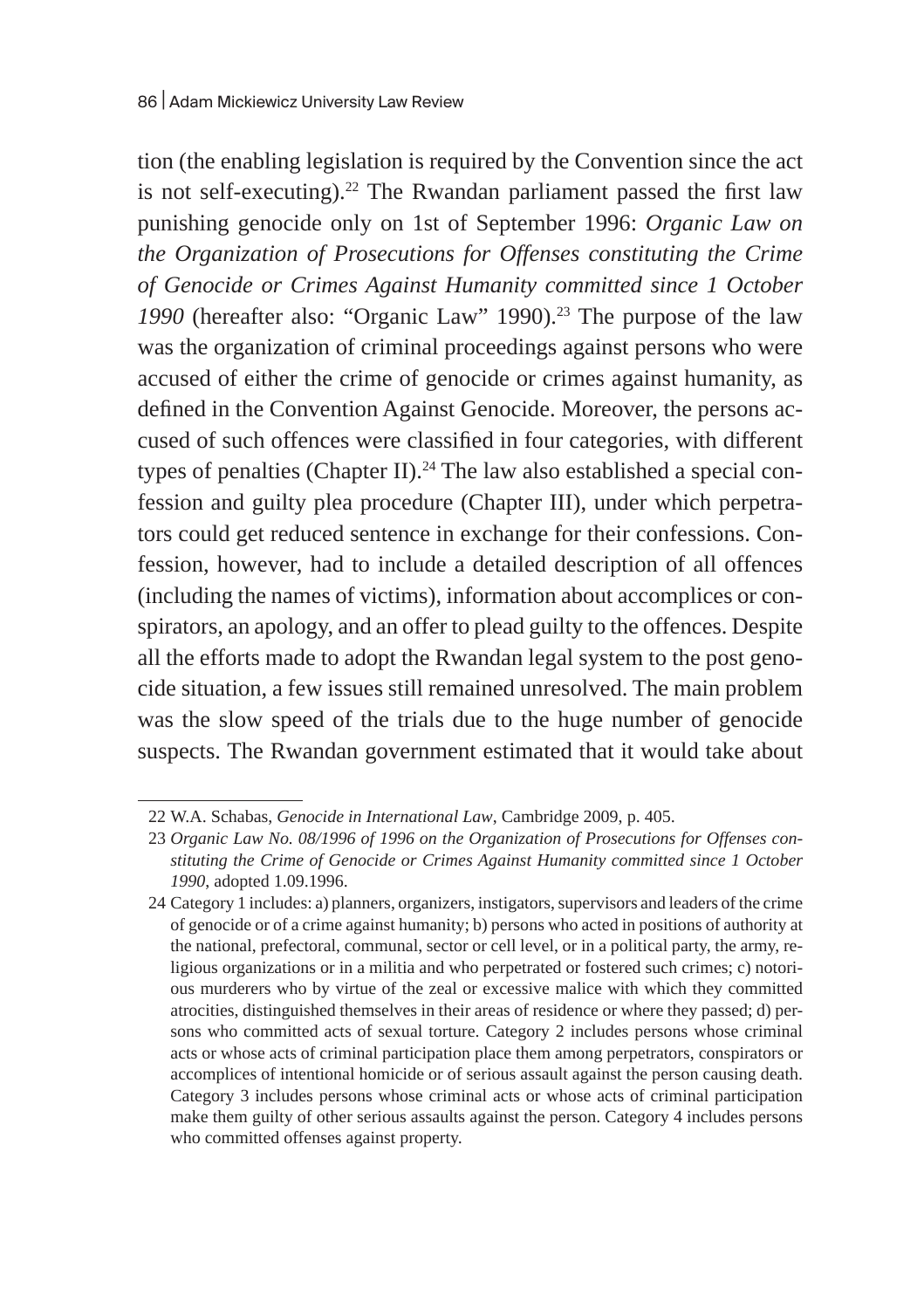200 years, at that speed, to prosecute all the suspects.<sup>25</sup> Another serious issue was the fact that prisons in Rwanda were (and still remain) heavily congested. Moreover, imprisonment of the great number of perpetrators caused (and still causes) a tremendous burden economically, socially and psychologically.26 These issues call into question the contribution of formal domestic justice system to reconciliation in Rwanda.

Given the problems with the ICTR and the formal national courts, the third, alternative, solution was adopted in Rwanda: *gacaca courts* ("*gacaca"* in Kinyarwandan, a local language, means *"the grass lawn"*)*.* By establishing the institution, recourse was made to traditional mechanisms used in Rwanda. The proposal for the *gacaca courts* was made by presidential commission in June 1999, but legislation enacting the courts was passed in January 2001.27 The *gacaca* were only implemented, however, in 2006<sup>28</sup> and were officially ended in 2012. Traditionally, the courts were held outside – in markets, yards or other public places in a community. It involved the confessions of perpetrators, expressions of remorse, asking for forgiveness and reparation.29 Rwandans had been familiar with the *gacaca* for many years and, therefore, it was easier for them to participate in the whole process of accounting for genocide.<sup>30</sup>

<sup>25</sup> E. Daly, *Between Punitive and Reconstructive Justice: The Gacaca Courts in Rwanda*, "New York University Journal of International Law and Politics" 2002, no. 34, p. 369.

<sup>26</sup> M. Sosnov, *The Adjudication of Genocide: Gacaca and the Road to Reconciliation in Rwanda*, "Denver Journal of International Law and Policy" 2008, no. 36(2), p. 132.

<sup>27</sup> "Organic Law" 2000, no. 40, *Setting Up Gacaca Jurisdictions and Organizing Prosecutions For Offences Constituting the Crime of Genocide or Crimes Against Humanity Committed Between October 1, 1990 and December 31, 1994*, adopted 26.01.2001, The law was modified few times, including the revision in 2004: "Organic Law" 2004, no. 16, *Establishing the Organization, Competence and Functioning of Gacaca Courts Charged With Prosecuting and Trying the Perpetrators of the Crime of Genocide and Other Crimes Against Humanity, Committed Between October 1, 1990 and December 31, 1994*, adopted 19.06.2004.

<sup>28</sup> There was a pilot program started in July 2002 but it was applied only in some sector levels of a geographic administration. Since March 2005, in the whole country, information has been collected, and all suspects have been classified within four categories. After July 2006, actual proceedings started.

<sup>29</sup> *Genocide, Justice and Rwanda's Gacaca Courts*, eds H.N. Brehm, Ch. Uggen, J. Gasanabo, "Journal of Contemporary Criminal Justice" 2014, no. 36(3), p. 336.

<sup>30</sup> M. Sosnov, *The Adjudication of Genocide*…, p. 135.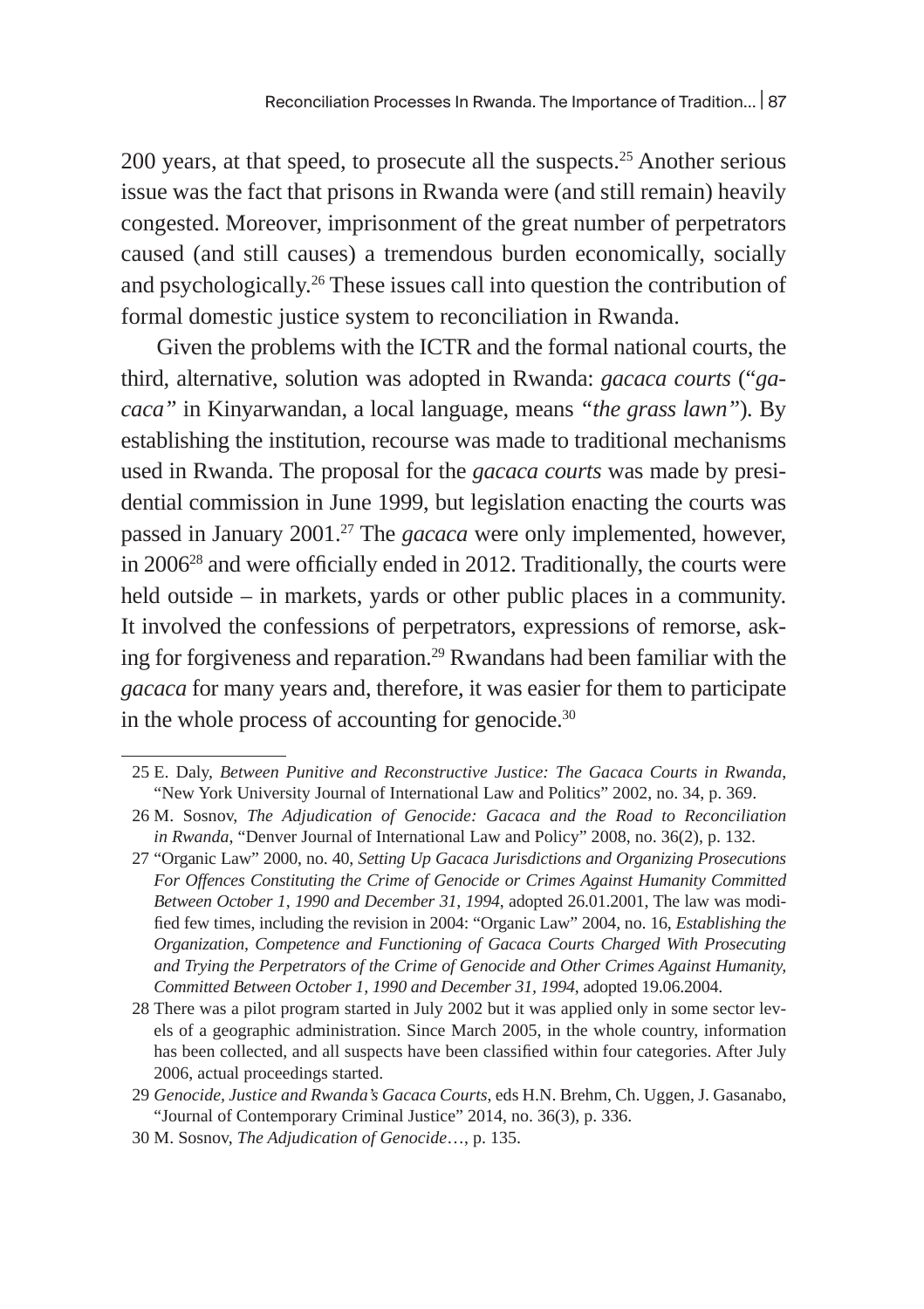The *gacaca courts,* although they were meant to be an alternative to the national judicial system, were still deeply rooted in culture and tradition. The linkages were visible in the structure of the institution, including the selection of judges. As there were just a few professional judges left after the genocide, it was decided that members of community would serve as *gacaca judges*. It must be emphasized that no legal training was required; the judges were selected only on the basis of their commitment to justice and truth.<sup>31</sup> References to the culture and tradition were also made while setting the objectives for the *gacaca.* The courts were designed to achieve five main goals:

- to discover the truth about what happened,
- to speed up the genocide trials,
- to eradicate the culture of impunity,
- to reconcile the Rwandans and reinforce their unity,
- to prove that Rwandan society has the capacity to settle its own problems through a system of justice based on Rwandan customs.32

Taking into account these objectives, divergent views regarding the purpose of the *gacaca* may appear. A point of contention is whether the institution had mainly a retributive purpose or whether it had rather restorative nature. The *gacaca courts*, indeed, aimed to hold the perpetrators accountable<sup>33</sup> and punish them, $34$  as is confirmed by numbers: 1,958,634 cases were tried

<sup>31</sup> Additional requirements: the judges had to be 21 year old or older, have no criminal record and were not allowed to have had a political background. More about this see H.N. Brehm, op. cit.

<sup>32</sup> The objectives set by National Service of Gacaca Jurisdiction, The Objectives of the Gacaca Courts.

<sup>33</sup> *Gacaca courts* were allowed to adopt the same four categories of genocide suspects that were implemented by traditional courts. See "Organic Law" 2000, no. 40 [§3 and §51]. In 2004 the number of suspects categories were reduced from four to three. See "Organic Law" 2004, no. 16 [§51].

<sup>34</sup> For the perpetrators that were classified to category 1, the death penalty or life imprisonment could have been applied ("Organic Law" 2000, no. 40 [§68] and "Organic Law" 2004, no. 16 [§72]. The death penalty was abolished in 2007 and after this life imprisonment was the most severe penalty.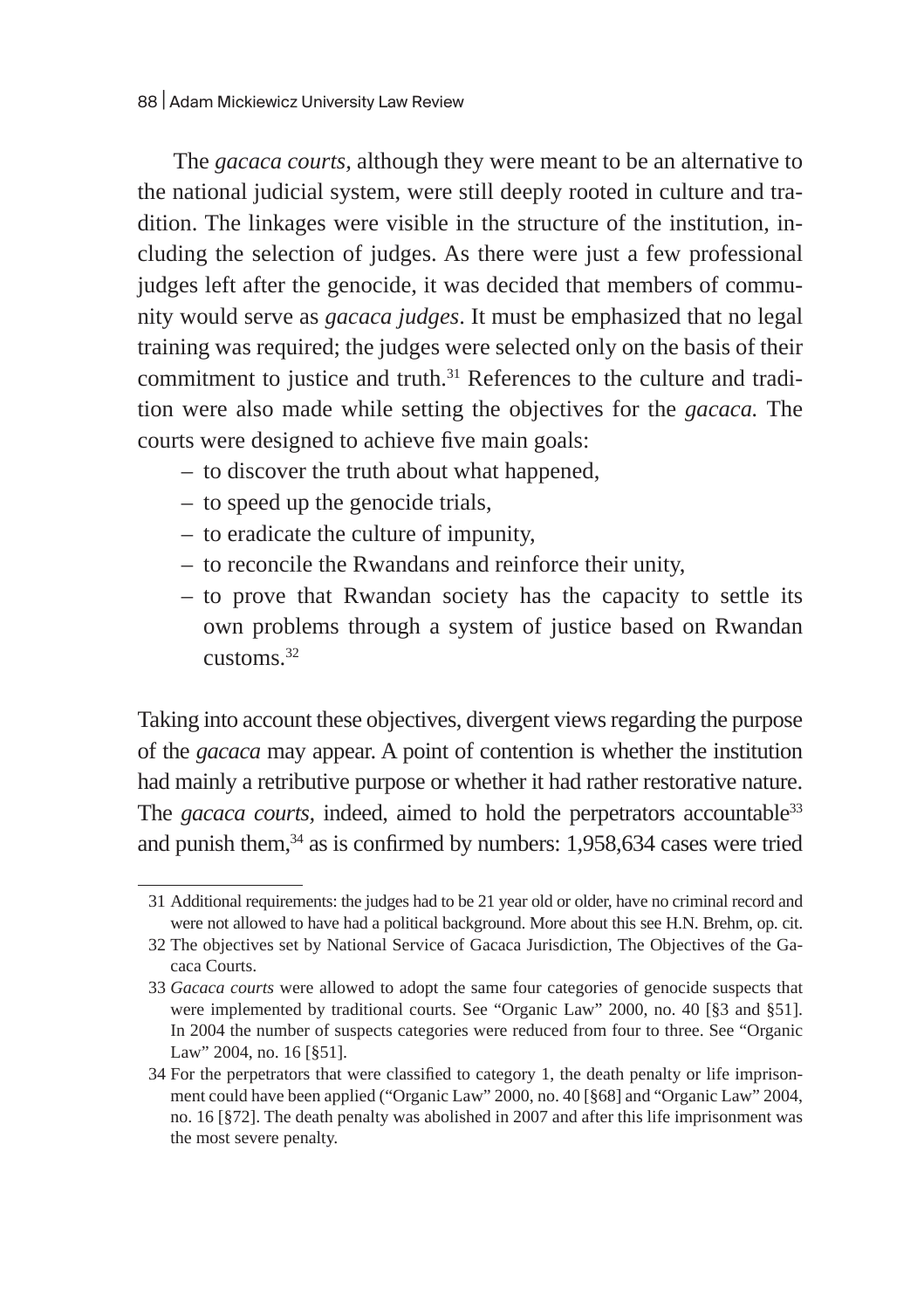in total, 1,681,648 of which resulted in convictions and 277,066 in acquittals. Just to compare, in the period of 1996–2008 national courts completed only 10,248 cases.<sup>35</sup> Yet, on the other hand, the victims and the local community were also strongly taken into account by the *gacaca courts*. Restoring the peace, truth, healing and forgiveness were among the main goals of the institution, which has great promise for achieving reconciliation.<sup>36</sup>

Despite the earlier hope of the *gacaca's* contribution for achieving reconciliation in Rwanda, the role of the institution still remains unclear. The courts indeed had a great potential to provide a more complete picture of atrocities and to enable both parties to reconcile, but the question arises as to whether the potential was fully realized. The Rwandan government has argued that people accused before the *gacaca*  demonstrated their willingness to confess and for the truth about their crimes to be discovered.37 According to data provided by the National Service of Gacaca Jurisdiction, there were 225,012 confessions made before the *gacaca*, which one can consider as a significant achievement. In this regard, an important issue should be elaborated  $-$  a special plea bargaining system laid down by art. 72 et seq. of the "Organic Law" 2004, no. 16. The system allowed perpetrators to have their penalties significantly reduced. For instance, for defendants in the second category, who confessed during *gacaca*, the time in prison could be reduced by 50% (art. 73). The plea bargaining system required, though, some criteria to be fulfilled. The perpetrator had to give a detailed description of their crimes, including information of where and when the offences had been committed, information about the victims and about the place where the death occurred or where the body was left. Furthermore, the defendant had to reveal the co-authors and accomplices, and to apologize. Apologies had to be made publicly, in front of the victims

<sup>35</sup> The dates provided by National Service of Gacaca Jurisdiction.

<sup>36</sup> See more: P. Clack, *The Gacaca courts, post-genocide justice and reconciliation in Rwanda: Justice without lawyers*, New York 2010.

<sup>37</sup> See National Service of Gacaca Jurisdiction, The Objectives of the Gacaca Courts. More about this: M. Sosnov, *The Adjudication of Genocide*…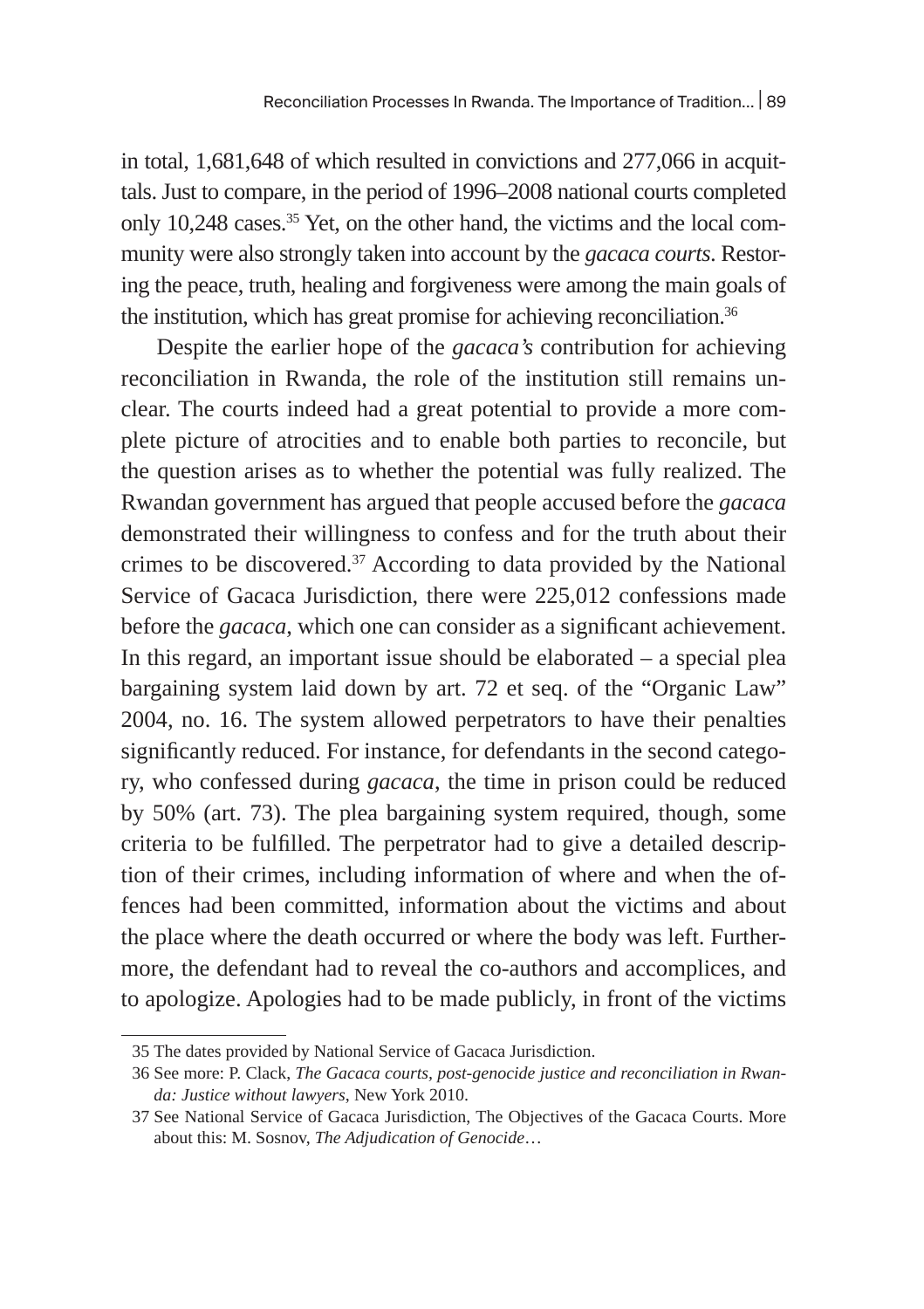if they were still alive (art. 54). There were also other benefits received by perpetrators when they plead guilty (also for perpetrators that had already been in prisons). They were offered a less strict prison regime, they could participate in labor projects, and they were allowed to have more meetings with friends and relatives.<sup>38</sup>

The plea bargaining system did indeed contribute to perpetrators making confessions, but it is questionable whether it greatly helped in uncovering the truth and achieving reconciliation. The confessions did not provide full disclosure of people's participation in genocide.<sup>39</sup> People tended to confess to only one or two crimes and to blame others for more serious atrocities.<sup>40</sup> This, in turn, not only did not allow Rwandans to reconcile, but it rather encouraged uncertainty and suspicion between people. It referred, in particular, to crimes which were considered as a source of shame and contempt. In the case of rape, public confessions were very rare, and neither did victims want to testify.<sup>41</sup> This was mostly caused by the fact that the crime of rape is of an intimate nature, as well as the fact that sexuality and carnality are very much influenced by Rwandan tradition, culture and beliefs. Rape victims very often had to face ostracism from the community, and even from their families.42 It was also believed that discussing sexual violence would cause ethnic tensions and stop the process of reconciliation.43

The analysis of the *gacaca courts* would be incomplete without mentioning some legal issues caused by the institution. It is not the main goal of the paper, nevertheless brief mention needs to be made of the fact that the *gacaca* violated several fair trial standards established by international and national law. These include the right to defence,

<sup>38</sup> A. Molenaar, op. cit, pp. 54–55.

<sup>39</sup> Ibidem, p. 72.

<sup>40</sup> E. Zorbas, *Reconciliation in Post-Genocide Rwanda*, "African Journal of Legal Studies" 2004, no. 29, p. 36.

<sup>41</sup> S.L. Well, *Gender, Sexual Violence and Prospects for Justice at the Gacaca Courts in Rwanda*, "Southern California Review of Law and Women's Studies" 2005, no. 14, p. 187. 42 Ibidem.

<sup>43</sup> Ibidem.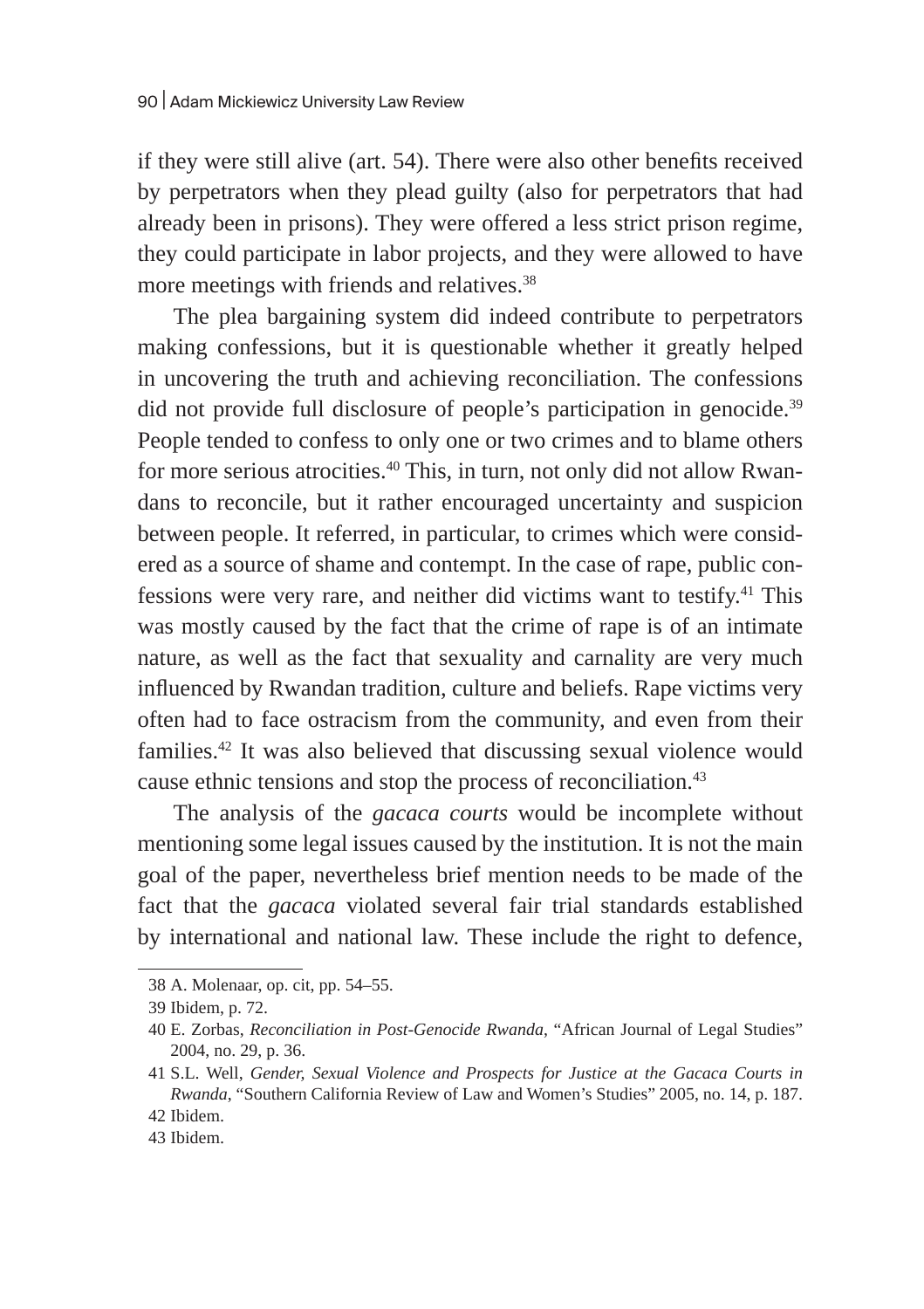judicial independence, and the presumption of innocence. The *gacaca courts* were, without doubt, the solution taken to deal with the specific situation in Rwanda (e.g. a huge number of perpetrators, no judges nor legal structures in the country, no trust among people) and they were empowered by Rwandan tradition and culture. The institution enabled Rwandans to participate in the whole process of accounting for genocide and to make public confessions. However, it is questionable whether it contributed to achieving reconciliation in Rwanda.

### **Umuganda and Reconciliation Villages: Tradition-Based Practices in Reconciliation Policy**

Reconciliation, as already mentioned, is a complex process that should also be carried out between groups and communities. The process cannot be finished until the society has peace and security, until coexistence between survivors and perpetrators is reached. In post-conflict societies, coexistence should be understood as going beyond just living together. It should include mutual tolerance, forgiveness and even respect.<sup>44</sup> In order to reach such a level of coexistence, it is first required to free people from isolation, fear and hate. Great efforts should be directed towards initiating special policy and dialogue between victims and defendants.<sup>45</sup> Those initiatives have to be realistic and not cause additional trauma, and preferably they should be based on local traditions and culture.

The issue of peaceful coexistence remains very current problem in Rwanda, as many perpetrators have been released from prisons. An issue arose with regard to their inclusion and integration with society. To address this, a few initiatives were undertaken by Rwandan authorities and institutions, one of which is a *reconciliation village*. The project is carried out by the non-governmental organization Prison Fellowship Rwanda, with the support of the National Unity and Reconciliation Com-

<sup>44</sup> L. Kriesberg, *Changing forms of coexistence*, p. 48.

<sup>45</sup> B. Bloomfield, op. cit., p. 18.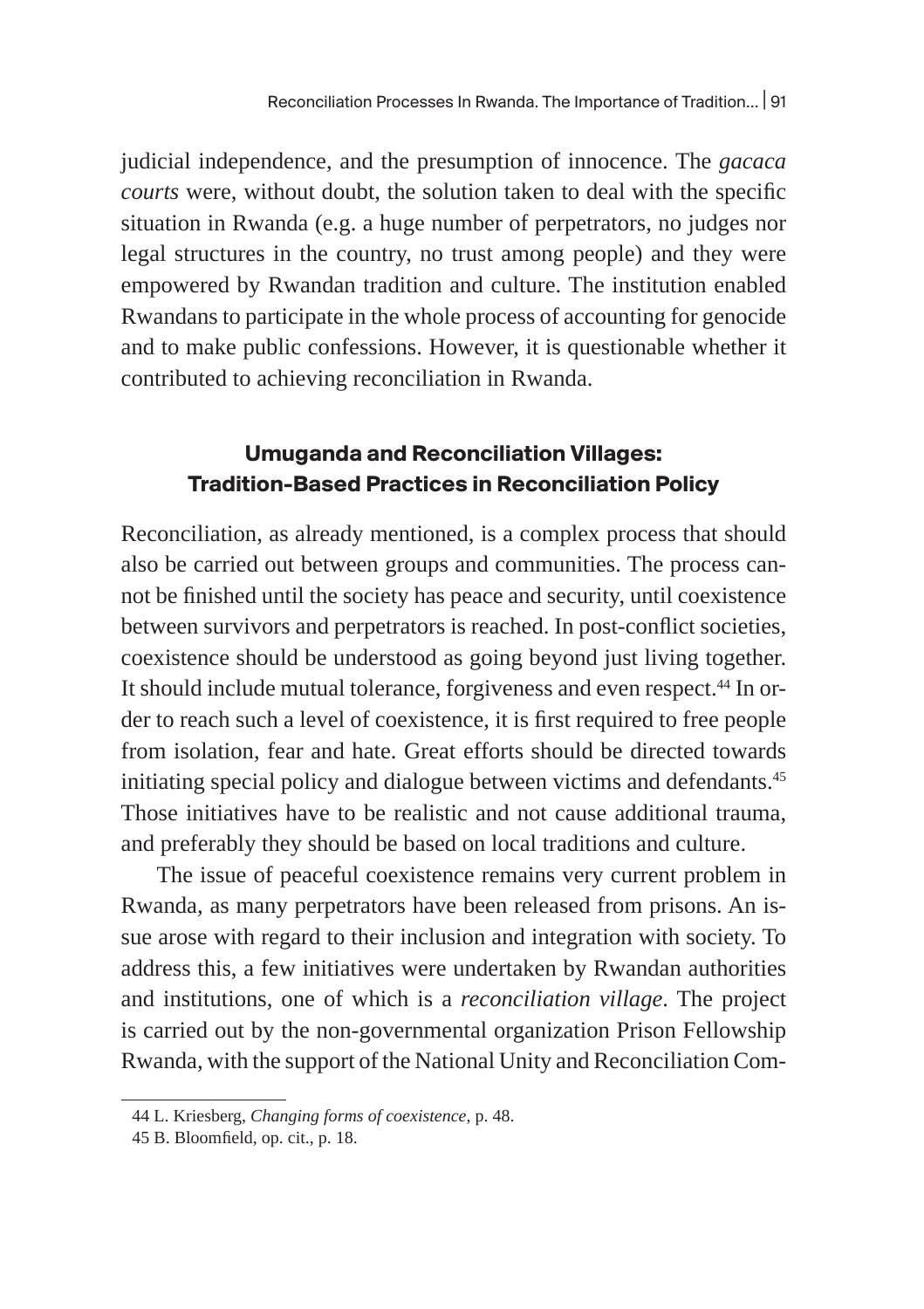mission.46 The aim of the *reconciliation villages* is mainly to provide victims and perpetrators with a chance to live together and to integrate. The NGO supplies survivors and defendants with materials that they use to build houses in which they live side by side and work together to maintain. Since 2003, 8 *reconciliation villages* have been established in Rwanda, about 820 houses have been constructed, accommodating more than 4,000 Rwandans.<sup>47</sup> The initiative, although supported by local authorities and Rwandans themselves, arouses controversy. The controversy is mostly centred on trauma and the continued victimization of survivors who have to live next door to their perpetrators.

The project of *reconciliation villages* is supported by other homegrown initiatives based in Rwandan culture and history, such as *umuganda*. The concept of *umuganda* takes root from the Rwandan culture of self-help and cooperation, and in Kinyarwanda it can be translated as 'coming together in common purpose to achieve an outcome'. Traditionally, Rwandans would call upon their family, friends and neighbors to help them complete a difficult task. Nowadays, *umuganda* became mandatory and was institutionalized with the laws passed in 2007<sup>48</sup> and 2009.49 On the last Saturday of each month, all citizens (able persons aged 16 to 65) work together (on activities such as tree planting, building houses, cleaning streets) in order to foster growth and reconcile.

The concept of *reconciliation villages*, as well as *umuganda,* is justified by the Rwandan culture and tradition. These initiatives seem to be well-known and understood by Rwandans, which may lead to their stronger involvement in the reconciliation. Nevertheless, *umuganda,* like *reconciliation villages*, still raises some doubts over its real contribution to the process. With reference to *reconciliation villages*, it should be con-

<sup>46</sup> National Unity and Reconciliation Commission (hereafter: NURC) was created in March 1999 by a parliamentary law to promote unity and reconciliation among Rwandans ("Law" 1999, no. 3). The NURC became a permanent body in 2002.

<sup>47</sup> Data provided by Prison Fellowship Rwanda: <https://pfrwanda.com>.

<sup>48</sup> "Organic Law" 2007, no. 53, *Governing Community Works*, adopted on 17.11.2007.

<sup>49</sup> *Prime Ministerial Order No. 58/03*, adopted on 24.08.2009.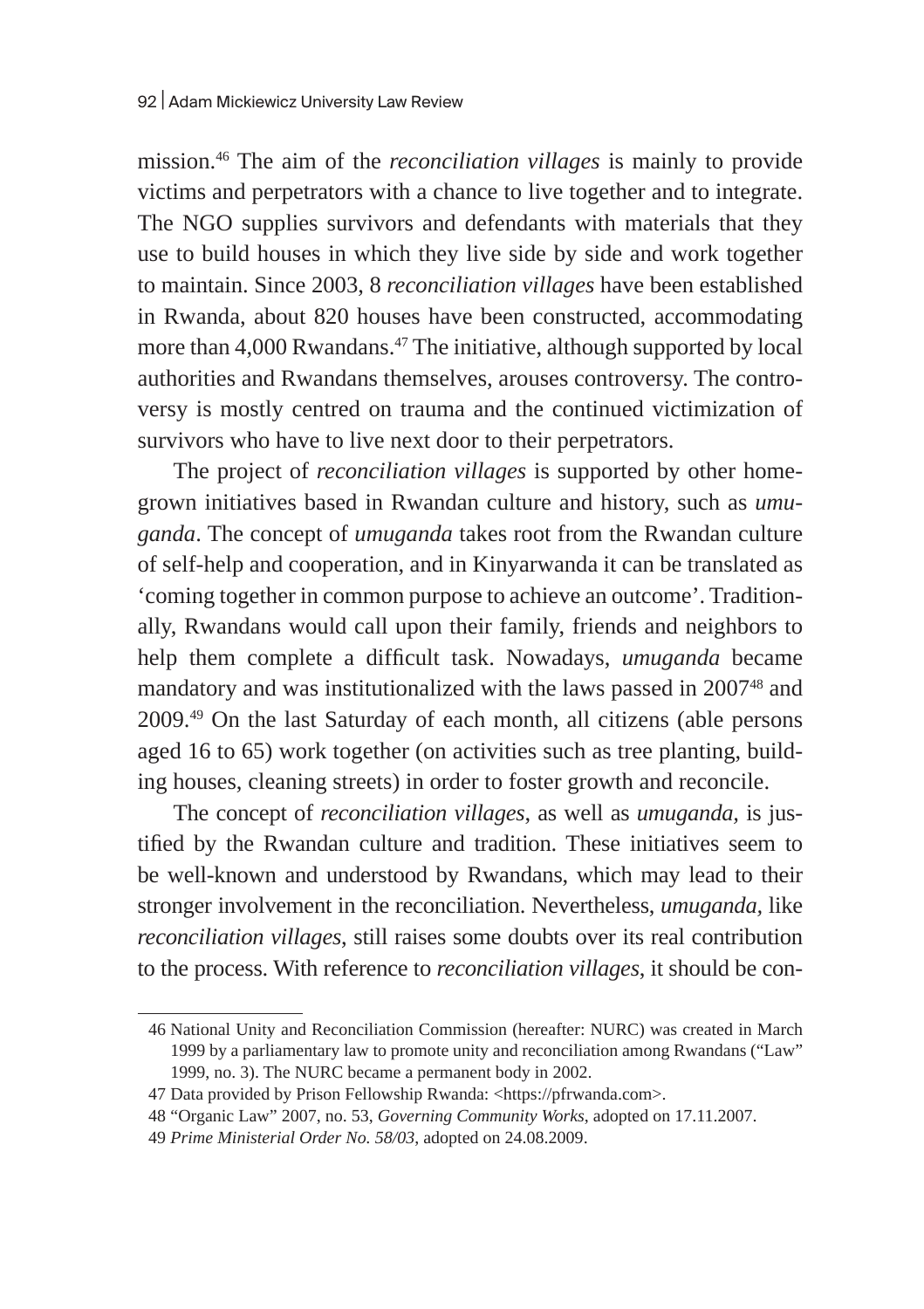sidered whether victims and perpetrators living next door to each other does not cause more trauma and further victimization. In my opinion, it does, or at least it may lead to such a situation. Regarding *umuganda,*  the activity may create further fear and mistrust, as forced social bonds are well-known from earlier times. Furthermore, during *umuganda* people have to implement governmental instructions and plans, as they do in *reconciliation villages*. Therefore, some Rwandans participate in the initiatives out of fear, in order to avoid being seen as antigovernment.

#### **Conclusions**

In the transitional period that follows a time of serious violations of international law, a few questions arise with regard to the social attitude towards the past. This includes not only the official perception of the history, but also the relations between survivors and perpetrators. The State and the whole community must decide what is the most essential for them in order to close the period of suffering and to reconcile. It must be clarified whether the offenders will be severely punished or whether it is more valuable for the society to refrain from punishment in order not to perpetuate social division and hate. In a transitional period it is crucial to perform processes that enable the community to learn the truth about past atrocities, to forgive and to coexist peacefully. Only by reaching these goals will survivors and perpetrators, and consequently the whole society, be able to achieve reconciliation.

The issues mentioned above are still highly topical in Rwanda, and their pursuit remains a key priority for Rwandan authorities and society. A few initiatives have been undertaken in order to help victims and perpetrators overcome the results of past atrocities and to reconcile. The initiatives were both of a repressive and retributive nature. They were, to a large extent, based on elements of Rwandan culture and tradition that were well known in the whole of society. The aim was to increase the public contribution in the reconciliation process. However,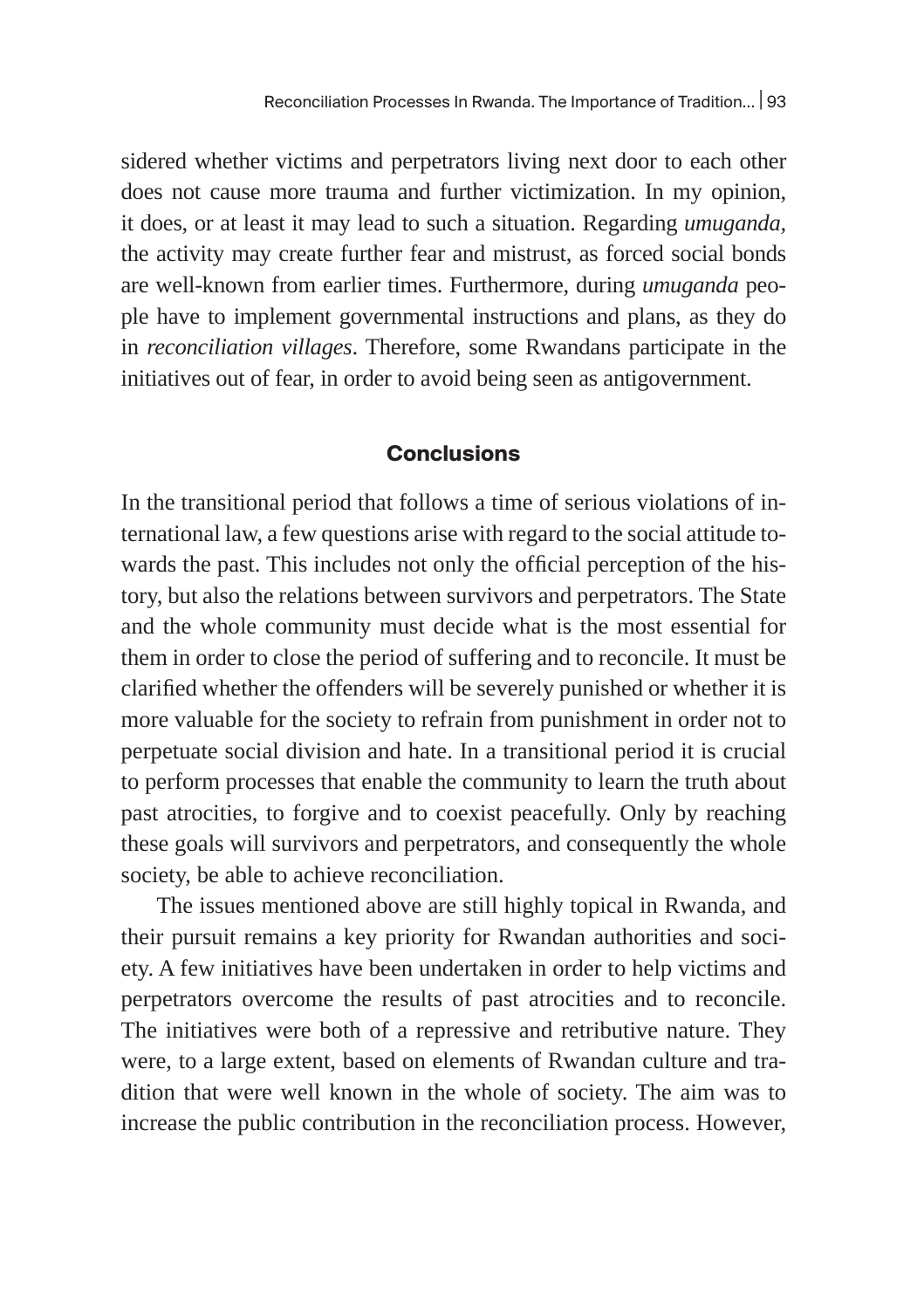the evaluation of the results of these initiatives still remains uncertain and may lead to doubts. Using traditional methods made the whole process more community-centered, open and transparent. It permitted victims and defendants to participate actively in the initiatives and, consequently, it made their reconciliation more likely and more successful. The *gacaca courts* allowed perpetrators to plead guilty and apologize, and on the other hand, it enabled victims to offer mercy and forgiveness. There was a similar situation with *umuganda* and *reconciliation villages*, which provided an opportunity to work together in order to reach a common purpose. The initiatives covered the basic needs and expectations of the victims and perpetrators, and gave them the sense of influence over their future. The institution was affordable and open for everyone seeking justice, irrespective of social status or past experience. This, in turn, can significantly accelerate the reconciliation process in the whole country.

Despite all the advantages of the traditional mechanisms adapted in Rwanda in order to bring about reconciliation, a few weaknesses have to be pointed out. It is questionable whether these initiatives (living next door to victims and perpetrators and working hand in hand, in particular) do not cause more trauma and are not a source of further victimization. It is mandatory to participate in these initiatives, as well as to contribute to the mercy and forgiveness process. This in turn entails that victims may not have the space necessary for grief and the slow process of healing. It may also lead to the reconciliation being achieved only out of fear, as it might have been foisted upon Rwandans.

To sum up, traditional mechanisms are very useful in reconciliation and peace-building processes. They have great potential to enable victims and perpetrators to reintegrate and heal. They can be easily associated with something familiar and understandable and, therefore, can increase public participation. It must be remembered, however, that these mechanisms cannot only be imposed from the top down, because this may have negative outcomes and consequently hamper the reconciliation process.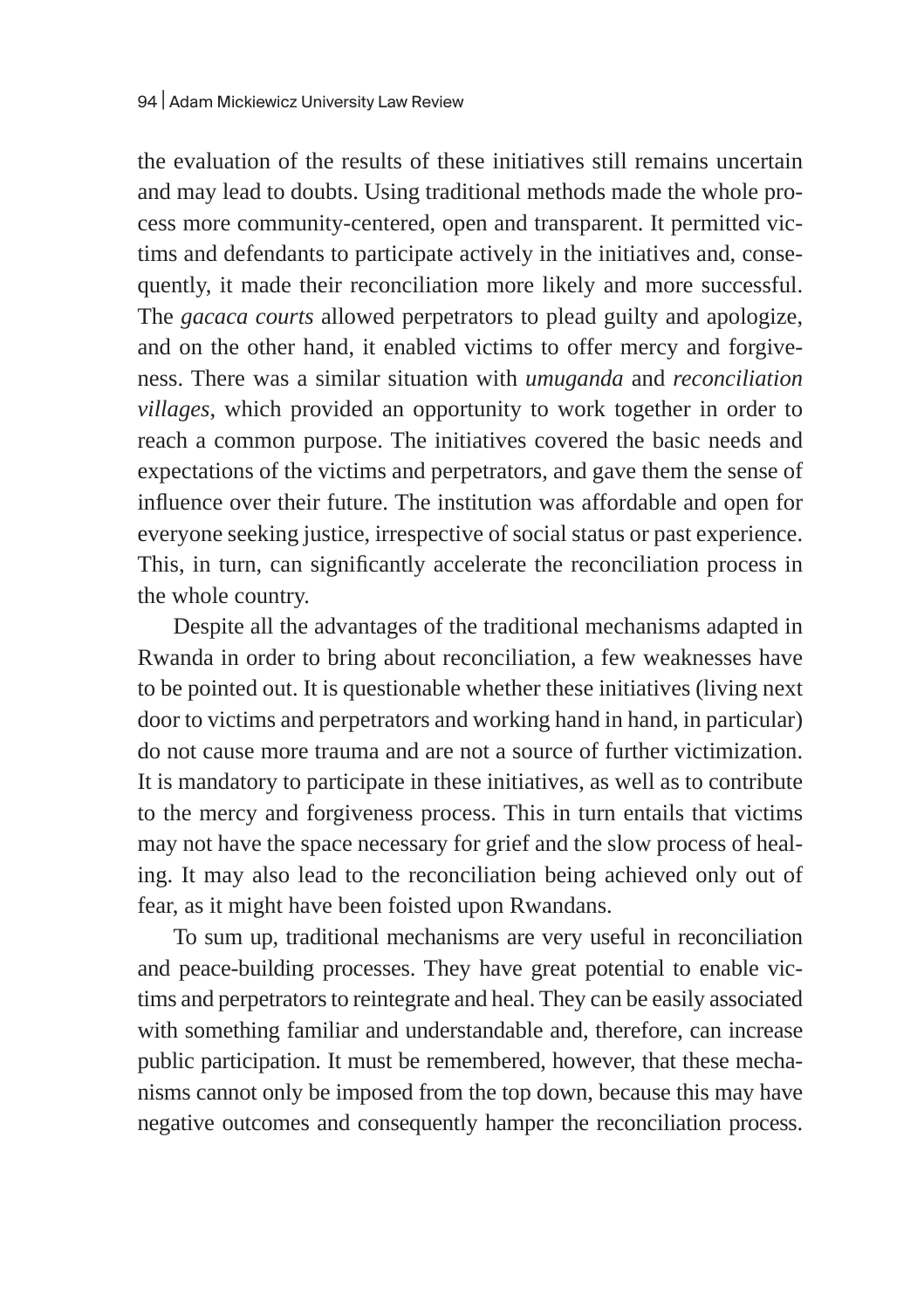#### **References**

- Bar-On D., *Reconciliation Revisited for More Conceptual and Empirical Clarity*, in: *Darkness at Moon. War Crimes, Genocide and Memories*, ed. J. Bec-Neumann, Sarajevo 2007.
- Bar-Tal D., Bennik G.H., *The Nature of Reconciliation as an Outcome and a Process*, in: *From Conflict Resolution to Reconciliation,*  ed. Y. Bar Simon Tov, Oxford 2004.
- *Basic Principles and Guidelines on the Right to Remedy and Reparations for Victims of Gross Violations of International Human Rights Law and Serious Violations of International Humanitarian Law*, adopted by UN General Assembly on 16.12.2005.
- Bikesha D., *Administration of Criminal Justice in Aftermath of the Genocide Against the Tutsi: The Case of Gacaca Courts,* presentation for Never Again Rwanda, Peace Building Institute, June 2019.
- Bloomfield D., *On Good Terms: Clarifying Reconciliation. Berghof Report No. 14*, Berlin 2006.
- Bloomfield D., *Reconciliation: An Introduction*, in: *Reconciliation After Violent Conflict: A Handbook*, eds D. Bloomfield, T. Barnes, L. Huyse, Stockholm 2003.
- Clack P., *The Gacaca courts, post-genocide justice and reconciliation in Rwanda: Justice without lawyers*, New York 2010.
- *Convention on the Prevention and Punishment of the Crime of Genocide*, opened for signatures 9 December 1948, A/RES/3/260.
- Daly E., *Between Punitive and Reconstructive Justice: The Gacaca Courts in Rwanda*, "New York University Journal of International Law and Politics" 2002, no. 34.
- Forget M., *Crime as Interpersonal Conflict: Reconciliation Between Victim and Offender*, in: *Dilemmas of Reconciliation: Cases and Concepts*, eds C.A. Prager, T. Govier, Waterloo 2003.
- *Gacaca: Grassroots Justice After Genocide. The Key to Reconciliation in Rwanda?*, ed. A. Molenaar, Leiden 2005.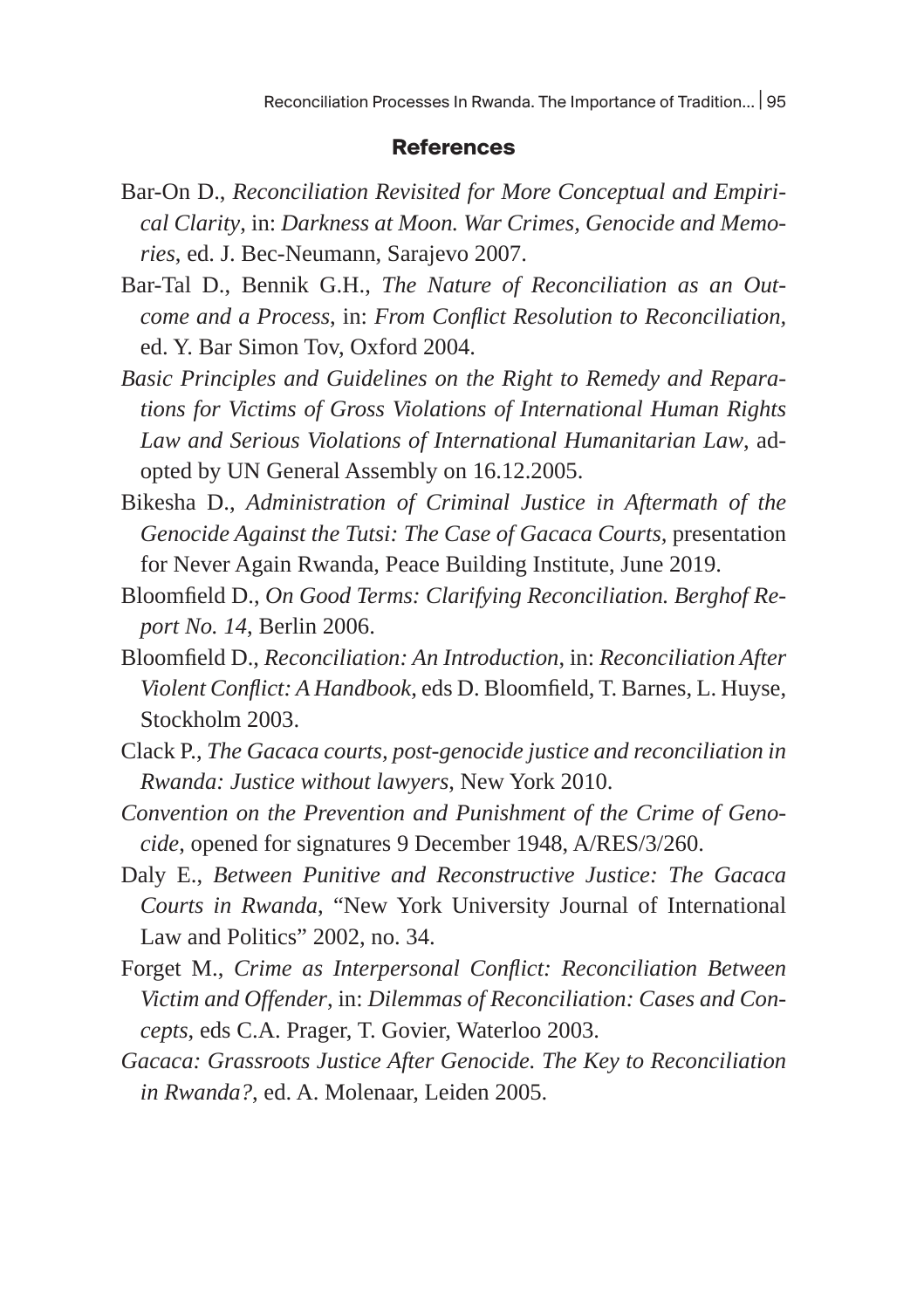Galtung J., *After violence, reconciliation and resolution: coping with visible and invisible effects of war and violence*, in: *Reconciliation, Justice and Coexistence: Theory and Practice*, ed. M. Abu-Nimer, New York 2001. *Genocide, Justice and Rwanda's Gacaca Courts*, eds H.N. Brehm, Ch. Uggen,

J. Gasanabo, "Journal of Contemporary Criminal Justice" 2014, no. 36(3). *Judging Criminal Leaders: the Slow Erosion of Impunity*, ed. Y. Beigbeder, Leiden–Boston 2002.

*Justice and Reconciliation – After the Violence*, ed.A. Rigby, Boulder 2001. Kriesberg L., *Changing forms of coexistence*, in: *Reconciliation, Justice and* 

*Coexistence: Theory and Practice*, ed. M. Abu-Nimer, New York 2001.

Lambourne W., *Justice and reconciliation: post conflict peace building in Cambodia and Rwanda*, in: *Reconciliation, Justice and Coexistence: Theory and Practice*, ed. M. Abu-Nimer, New York 2001.

- Longman T., *The Domestic Impact of the International Criminal Tribunal for Rwanda*, in: *International War Crimes Trials: Making a Difference?*, eds S.R. Ratner, J.L. Bischoff, Austin 2003.
- Martin I., *Hard Choices After Genocide: Human Rights and Political Failures in Rwanda*, in: *Hard Choices: Moral Dilemmas in Humanitarian Intervention*, ed. J. Moore, Oxford 1998.
- Mutanga J.B., *Domestic Justice Mechanisms: perspectives on referred cases. Paper presented at the International Symposium on the legacy of the ICTR,*2014, <https://unictr.irmct.org/sites/unictr.org/files/publications/compendium-documents/v-domestic-justice-mechanisms-mutangana.pdf>.
- *Organic Law No. 08/1996 of 1996 on the Organization of Prosecutions for Offenses constituting the Crime of Genocide or Crimes Against Humanity committed since 1 October 1990*, adopted 1.09.1996, <https://www.refworld.org/docid/3ae6b4f64.html>.
- "Organic Law" 2004, no. 16, *Establishing the Organization, Competence and Functioning of Gacaca Courts Charged With Prosecuting and Trying the Perpetrators of the Crime of Genocide and Other Crimes Against Humanity, Committed Between October 1, 1990 and December 31, 1994*, adopted 19.06.2004.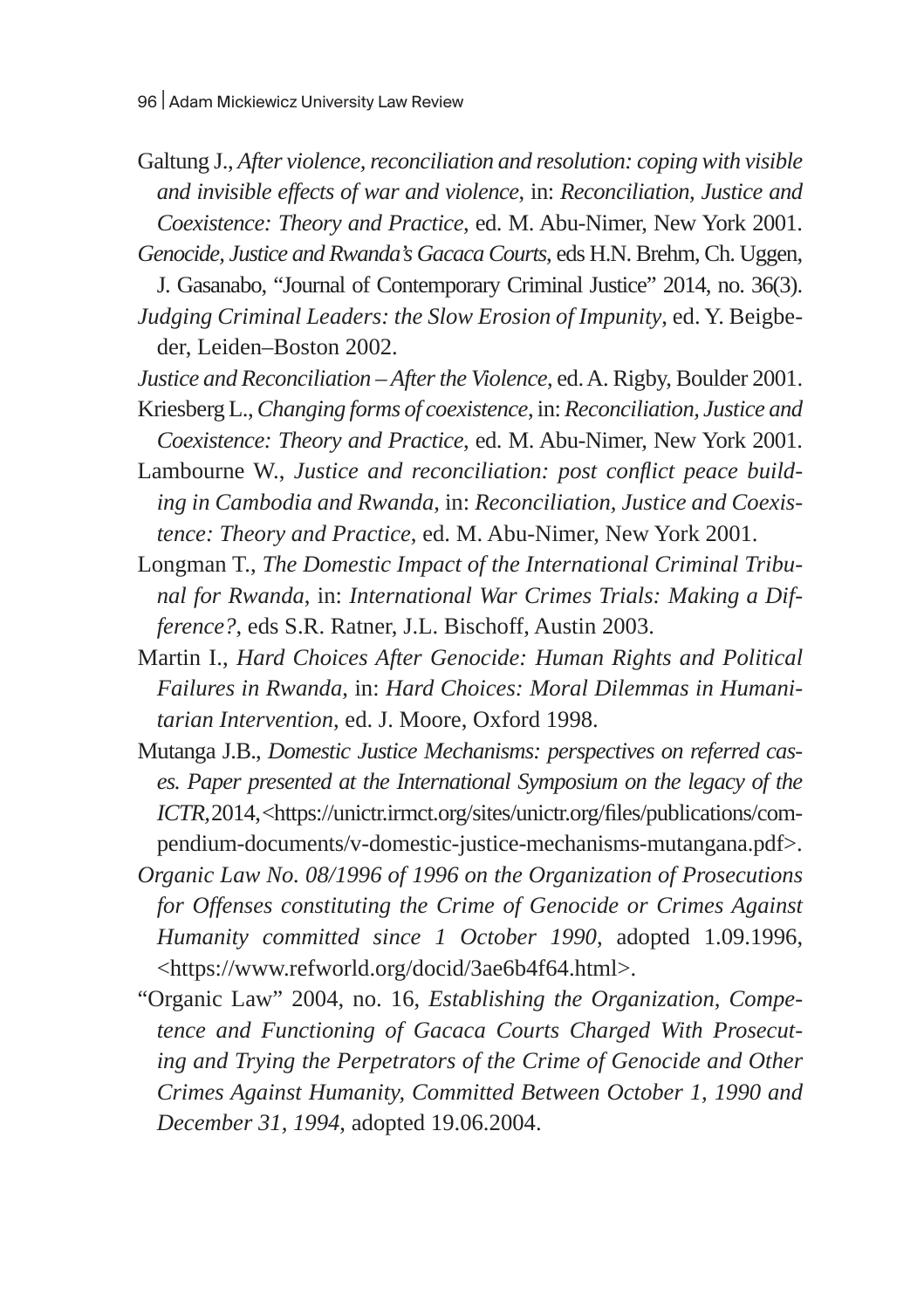"Organic Law" 2004, no. 16.

"Organic Law" 2000, no. 40, *Setting Up Gacaca Jurisdictions and Organizing Prosecutions For Offences Constituting the Crime of Genocide or Crimes Against Humanity Committed Between October 1, 1990 and December 31, 1994*, adopted 26.01.2001

"Organic Law" 2007, no. 53, *Governing Community Works*, adopted on 17.11.2007.

- *Presidental Decree No 08/75* adopted 12.02.1975, Official Gazetee 1975 [230].
- *Prime Ministerial Order No. 58/03*, adopted on 24.08.2009.

*Reconciliation After Violent Conflict*, eds D. Bloomfield, T. Barnes and L. Huyse, Stockholm 2003.

- *Resolution on Right to the truth*, GA 68/165.
- Schabas W.A., *Genocide in International Law*, Cambridge 2009.
- Sosnov M., *The Adjudication of Genocide: Gacaca and the Road to Reconciliation in Rwanda*, "Denver Journal of International Law and Policy" 2008, no. 36(2).
- *The Place of Reconciliation in Transitional Justice. Conceptions and Misconceptions*, ed. P. Seils, The International Center for Transitional Justice, 2017.

UN Secretary General, *The rule of law and transitional justice in conflict and post conflict societies. Report of the UN Secretary General*, 2004, S/2004/615, § 8.

*UN Updated Principles for the Protection and Promotion of Human Rights through Action to Combat Impunity*, 2005, E/CN.4/2005/102/Add.1.

*Unspeakable Truths: Transitional Justice and the Challenge of Truth Commissions*, ed. P. Harney, New York 2011.

- Well S.L., *Gender, Sexual Violence and Prospects for Justice at the Gacaca Courts in Rwanda*, "Southern California Review of Law and Women's Studies" 2005, no. 14.
- Zorbas E., *Reconciliation in Post-Genocide Rwanda*, "African Journal of Legal Studies" 2004, no. 29.